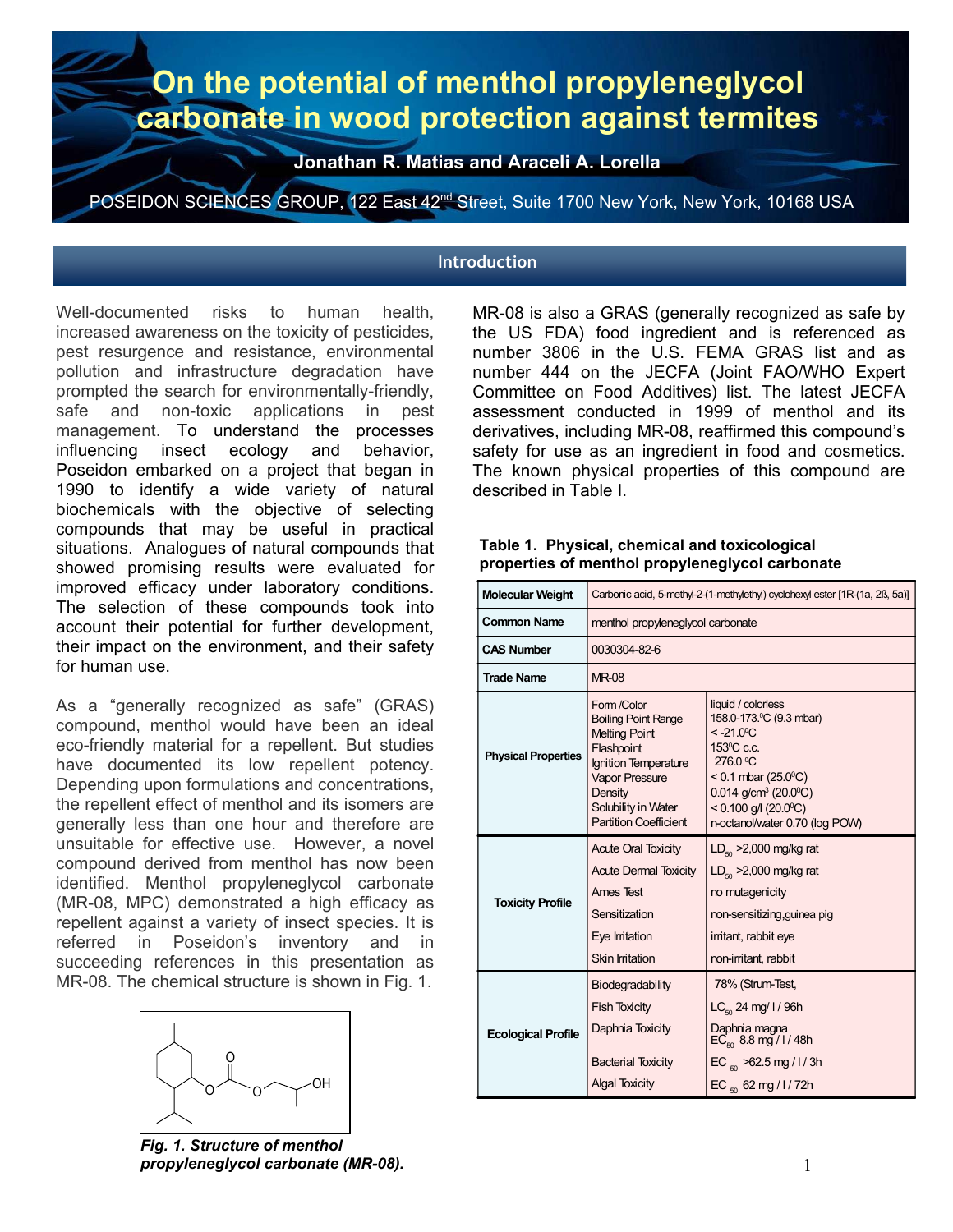Potent vaccines against malaria, dengue fever, and the West Nile virus have yet to be discovered.

While ineffective against the Anopheles mosquito that transmits malaria, recent studies conducted by medical entomologists show that the chemical DEET *(N,N-diethyl-m-toluamide)* which is found in varying concentrations in most mosquito repellents on the market today is still the most effective in driving away mosquitoes, including *Aedes aegypti* , the species that carries yellow fever. Concerns over DEET's safety have diminished. However, repellents containing DEET tend to be sticky, have an unpleasant smell, burn when it gets into eyes and on lips, and tend to melt plastic objects and synthetic fabrics that it comes into contact with. Repellents based on plant extracts such as Citronella perform poorly in keeping away mosquitoes and bugs. Mosquitoand fly-borne diseases are still plaguing the world today.

Among the notorious diseases carried by mosquitoes is dengue fever, which infects 50 million every year and causes deaths among five percent of victims. Another is yellow fever, which infects 200,000 people, killing more than 30,000 worldwide. In recent years, the West Nile virus, carried by the mosquito species *Culex pipiens,*  has emerged as a scourge, causing high fevers, neurological problems and even death. This virus killed 264 people in the United States in 2003.

#### **MR-08's efficacy as an insect repellent**

MR-08's protection time for human beings against mosquito bites was tested in the laboratory. Adult mosquitoes *(Culex quinquefasciatus)* were kept inside a screened chamber measuring 2 ft x 2ft x 2ft at a density of 200 mosquitoes per chamber. The mosquitoes were aged 3 to 10 days after emergence from larvae and starved for 24 hours prior to each test.

The tests involved volunteers each inserting an arm treated from the elbow to the tips of the fingers with a formulation containing MR-08 mixed with a Pond's-type base cream into the mosquito-filled chamber.

And there is malaria, a debilitating, often fatal disease transmitted by the female Anopheles mosquito, which continues to be one of the world's most infectious killers well into the 21<sup>st</sup> century. The World Health Organization (WHO) estimates that 40 percent of the world's population, especially in the world's poorest countries in sub-tropical and tropical regions, is threatened by malaria. Two million die from it, most of them children under the age of five.

Flies are a nuisance to people during work and at leisure time. But the health hazard they pose is constantly alarming. Flies spread diseases as they feed on food for human consumption and on filth. The fly carries disease-causing organisms on itself and within, and transmission of the disease occurs when the fly lands on people or their food.

Among fly-borne diseases, the more common and prevalent ones include dysentery, diarrhea, typhoid, cholera; eye infections, poliomyelitis and certain skin infections. About 10 million children in the developing world die each year due to diseases that can be prevented through proper sanitation and nutrition techniques. Diarrheal disease for instance, is among the top five causes of deaths among children under five years of age.



*Fig. 2. Comparison of the effect of MR-08 and other menthol isomers on prevention of biting on arms of human volunteers (n=3 volunteers) by the mosquito, Culex quinquefasciatus*.

The data in Fig. 2 showed that MR-08 was superior to menthol and other isomers with a protection time of approximately 280 minutes. All other compounds show protection time from bites of about 60 minutes or less.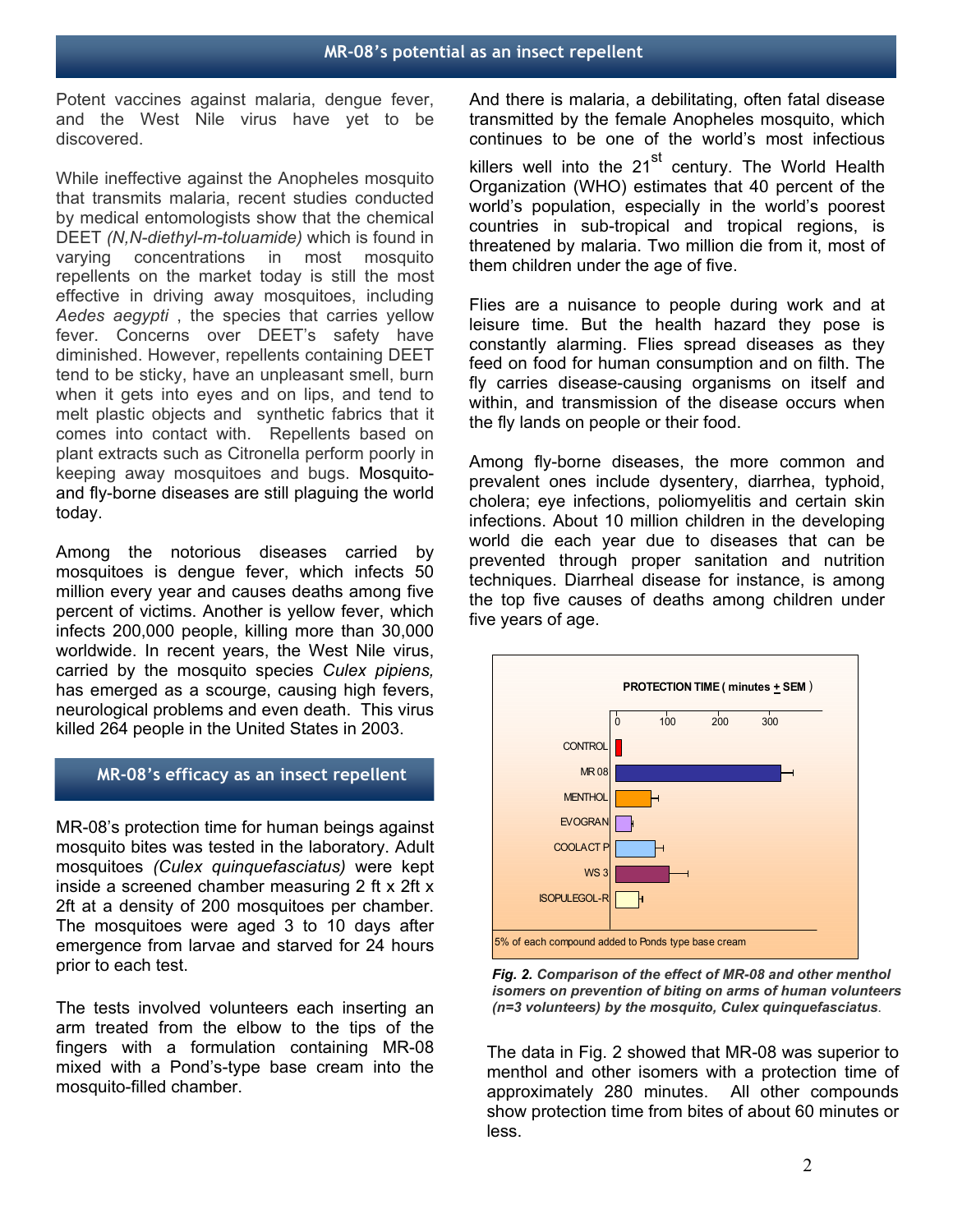Table 2 summarizes the effect of MR-08 in a wide variety of insect pests. In all species studied thus far, we have seen dramatic repellent effects that make this biochemical a unique product for many applications, especially those where food and human contact are involved.

> **MR-08's potential in wood protection against termite infestation**

# **Wood Preservatives**

The demand for wood protection coatings and preservatives is expected to increase just over two percent annually to total \$3.0 billion in 2007, with the strongest growth seen in applications for interior products such as furniture and cabinets. The building industry has long used lumber treated with chromated copper arsenate (CCA). The wood is pressure treated or impregnated with this chemical to preserve and protect it against termites and rotting. Aware of the risks of arsenic, a highly toxic metal and known carcinogen present in CCA, manufacturers of woodpreserving chemicals voluntarily agreed to phaseout CCA products in December 2003 in the United States. Since January 2004, CCA-treated products are no longer allowed for residential use.

The alternatives to CCA however, alkaline copper quaternary and copper azole, are expensive. With the withdrawal of CCA-treated wood for residential use, there is a potential market of 68 percent in the U.S. and Canada waiting to be filled by other viable, cost-effective alternatives. The U.S. Forest Service for instance, is developing a commercially-available napthabased compound that works well to prevent decay-causing fungi and kill subterranean termites.

*Table 2. Efficacy of MR-08 against the following species:*

| <b>Organisms</b>                            | <b>Delivery System</b>                                 | <b>Protection Time</b>                         |
|---------------------------------------------|--------------------------------------------------------|------------------------------------------------|
| <b>Mosquitoes</b><br>Culex quinquefasciatus | Cream/lotion<br>Laboratory test on human<br>volunteers | 5 hours, 5% to 40%<br>depending on formulation |
|                                             | Cream<br>Field test on human volunteers                | 4 hours, 10% in cream                          |
| <b>Houseflies</b><br>Musca domestica        | Spray on bait, up to 50%<br>concentration in ethanol   | 4 hours                                        |
| <b>Stable flies</b>                         | 50% concentration in ethanol                           | 8 hours                                        |
| Ants<br>Monomonium pharaonis                | Impregnation of paper at 30<br>$\mu q/cm^2$            | 12 hours                                       |
| <b>Fire Ants</b><br>S. invicta              | 50% in alcohol, spray                                  | 5 hours                                        |
| <b>Termites</b><br>Coptotermes vastator     | 24 hour soaking of wood at<br>20% in ethanol           | $> 6$ months                                   |
|                                             | Sand barrier test                                      | Complete prevention of<br>termite migration    |

Termites cause an estimated two billion dollars in damage annually in the U.S. and are a major problem in the warm and humid Southeast. Termites travel as far as 100 yards from their nests in search of food and can eat through plastic pipe and thin metal. They have also demonstrated an ability to survive standard termiticide treatment by avoiding traditional termite baits.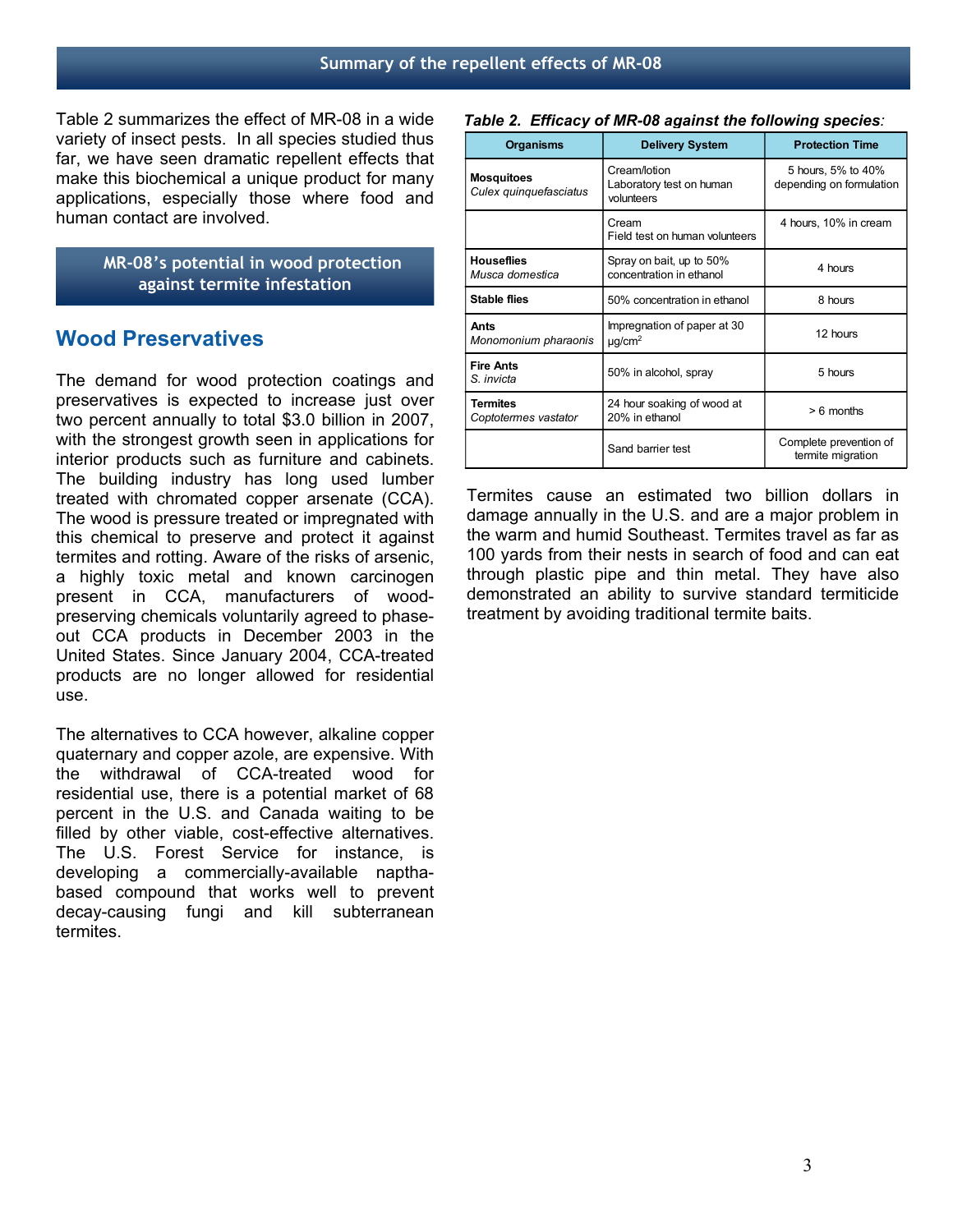**Sand Barrier Test.** The effect of MR-08 on the milk termite, *Coptotermes vastator,* was compared to DEET using the sand barrier test method. Collection of termites is in accordance of ASTM D3345.



*Fig 3. Distances traveled by the termites through the sand barrier. In the control group, the termites have reached the wood blocks by day 6 and burrowed to a distance of 7 cm. In MR-08 treated sand barriers, the termites remained stationary at 1 cm and no damage to the wood blocks until the termination of the test on day 12.* 



*Fig.4. Effect of MR-08 against termites in the sand-barrier test. MR-08 is slightly better than DEET when tested. It is significant to note that when MR-08 was entrapped in a microtubule at one tenth the concentration, it produced a more effective inhibition of termite migration compared to the higher concentration of DEET or MR-08. This suggests that slow release technology may contribute to lower requirement of the active ingredient.*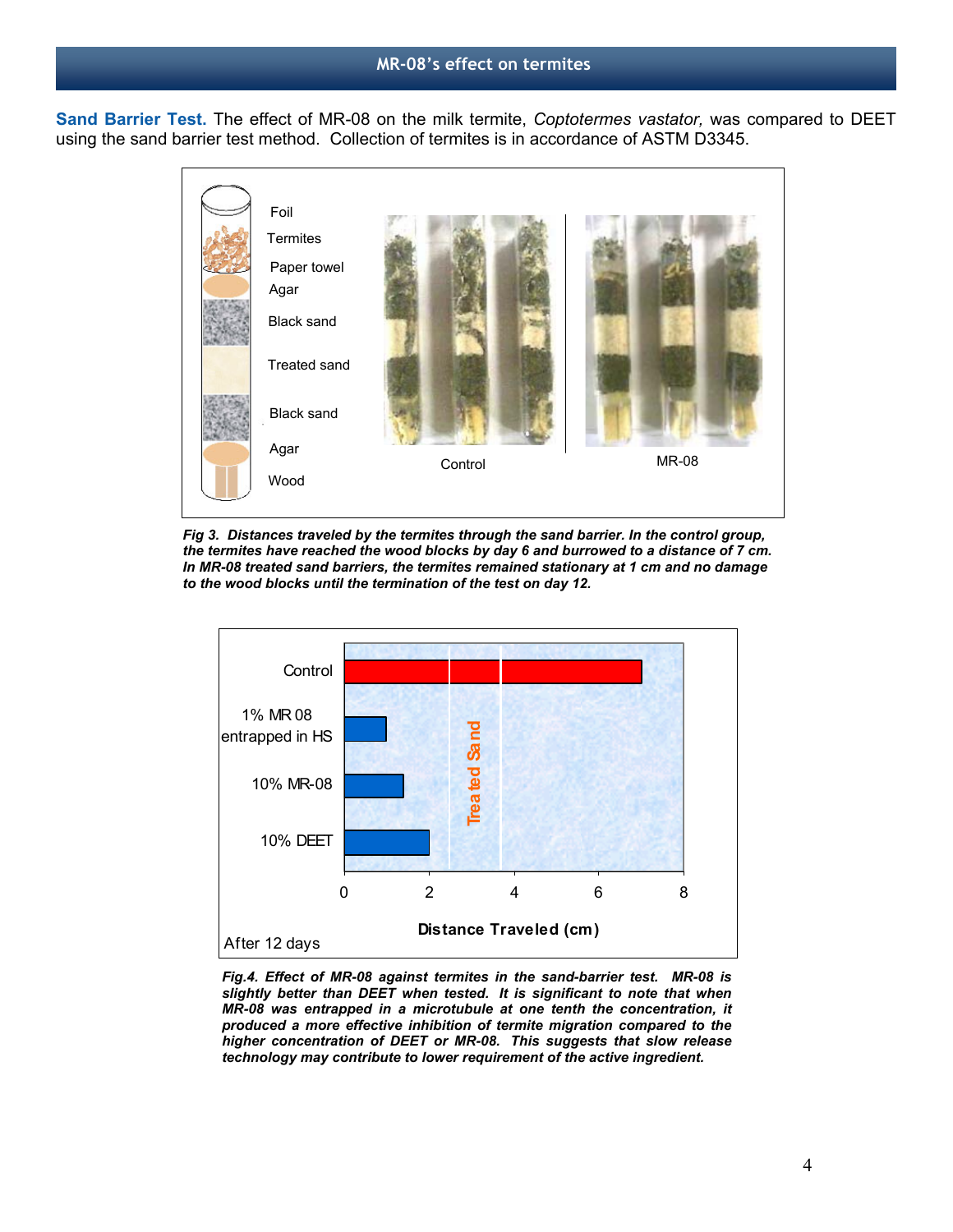# **Wood Test**

.

In this study, MR-08 was dissolved in ethanol at a concentration of 10% (w/w) and pieces of preweighed soft wood were immersed in the solution for 24 hours. Controls were represented by wood impregnated with ethanol alone. After impregnation, the wood was allowed to air-dry to remove the ethanol, which has a lower flash point. The dry wood was re-weighed to determine the total amount of MR-08 absorbed into the wood. The weight of MR-08 absorbed was 26 milligrams per gram of wood.

The wood test samples were placed on a termite mound under ambient natural outdoor conditions for a period of the study. At the end of the test period, the wood samples were cleaned of debris and termites, dried in the sun and weighed. Wood preservation was determined by the amount of weight loss during the test period.

The data show that termites were able to destroy the wood in the control group within the period of the study. When periodically checked visually, termites are seen within the wood samples in the control group.

However, when MR-08 was impregnated into the wood, the termites were completely prevented from consuming the wood as evidenced by the minimal weight loss of the experimental wood samples. Fig. 5 shows the photographs of the wood after exposure to termites.



*Fig. 5. Effect of MR-08 on prevention of wood damage by the wood termite (Coptotermes vastator). MR-08 was impregnated into the wood overnight using an ethanolic solution and the wood sample placed in a termite mound for 2 weeks.* 



*Fig. 6. The effect of MR-08 at various concentrations in*  wood substrates against termite damage. *Standardized wood samples were impregnated with MR-08 and placed in termite mounds. The samples were taken for evaluation at each month of exposure.*